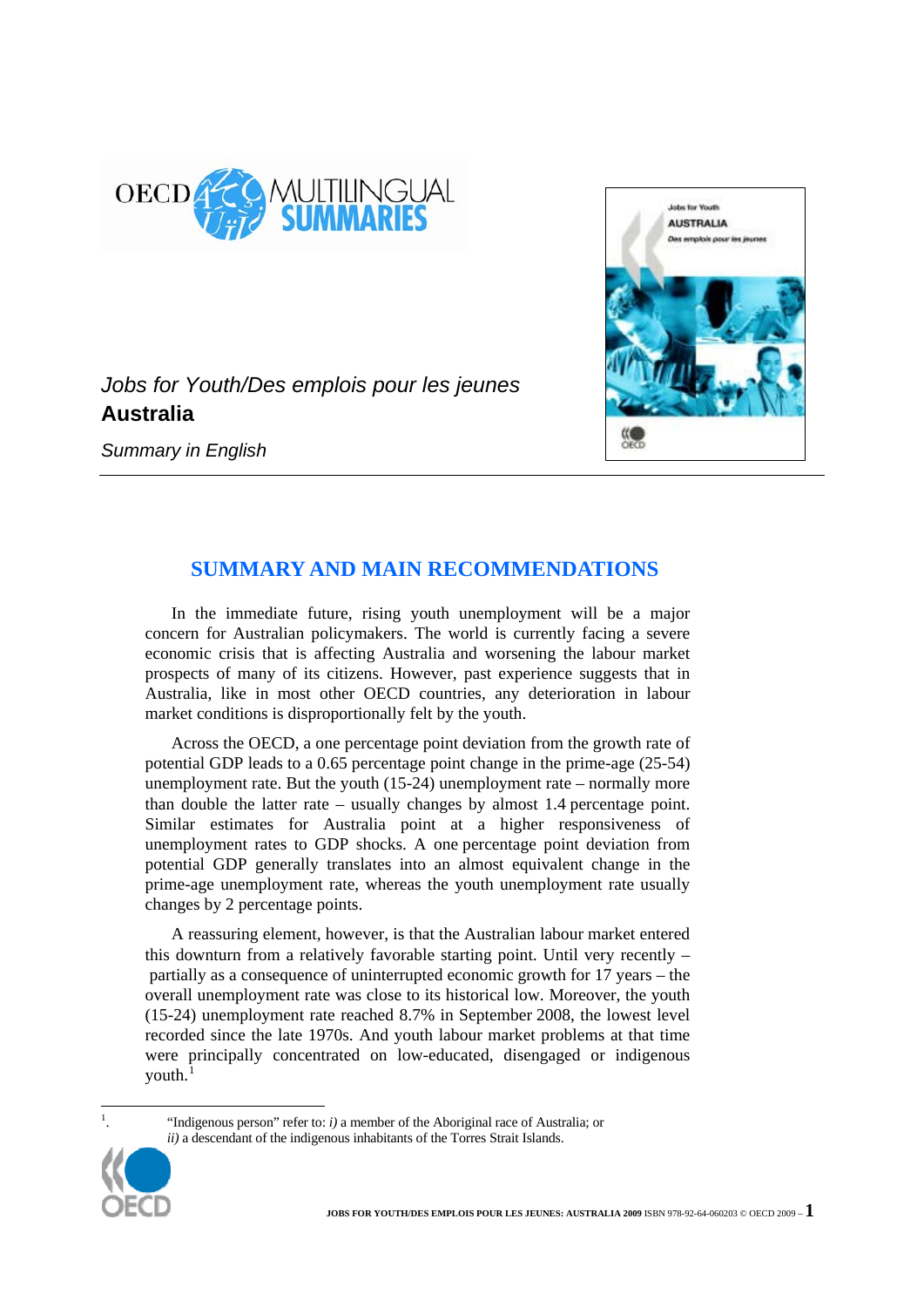The key priority for the coming months should be to avoid the build up of a large pool of youth at risk of becoming long-term unemployed. Australia has the advantage of entering the recession with a very low level of long-term youth unemployment. In 2007, only 10% of the unemployed youth experienced a long spell<sup>[2](#page-1-0)</sup> of joblessness in Australia, compared with an OECD average of 19.6%. What is more, over the past two decades the country has successfully developed labour market and welfare institutions that activate the unemployed. Hopefully, this means that most unemployed youth will rapidly get back into employment when the economy starts recovering from its current lows.

The economic downturn may also represent an opportunity to address one of the country's long-run challenges: improving human capital attainment, particularly at the lower end of the educational distribution. Australia is indeed characterised by a relatively low retention rate in education beyond age 16, as compared with many other OECD countries. Hence, too many youths still lack the basic skills needed to embark on a successful long-term career in the labour market. But one side-effect of the current economic slowdown is that it will probably result in more young people being a priori inclined to stay longer in education or undertake advanced studies rather than look for work. In OECD countries, enrolment in education is indeed countercyclical. Policy initiatives should seek to capitalise on this trend.

Greater investment in education is also one of the main priorities of the Australian (*i.e.* federal) Government and the States and Territories. In particular, this involves: *i)* raising the average level of educational attainment, by increasing the share of a cohort that stays on beyond the age of 16; and *ii)* ensuring a better match between the supply and demand of skills. Many sound programmes were put in place in Australia recently to buttress educational attainment, develop vocational education and training (VET) within the school system, as well as to improve the school-to-work transition.

The government is also targeting adults<sup>[3](#page-1-1)</sup> with its *Skilling Australia for the Future*. It has provided funding for an additional 700 000 training places. The intent is that around 55% of these places will be allocated to existing workers and the rest will be earmarked for the unemployed. Finally, in December 2008, the Labour government committed to spend more money on tertiary education infrastructure as part of its *Nation Building Package* aimed at counteracting the current economic slowdown.

Policymakers are also aware of the need to keep improving the existing labour market and welfare institutions in order to maximise youth labour market opportunities and incentives to participate in the workforce. This could prove particularly beneficial when the economic starts to recover, as it should help intensify the flows out of unemployment and into jobs.

 $\frac{1}{2}$ . Lasting more than one year.

<span id="page-1-1"></span><span id="page-1-0"></span><sup>3</sup> . Including young adults.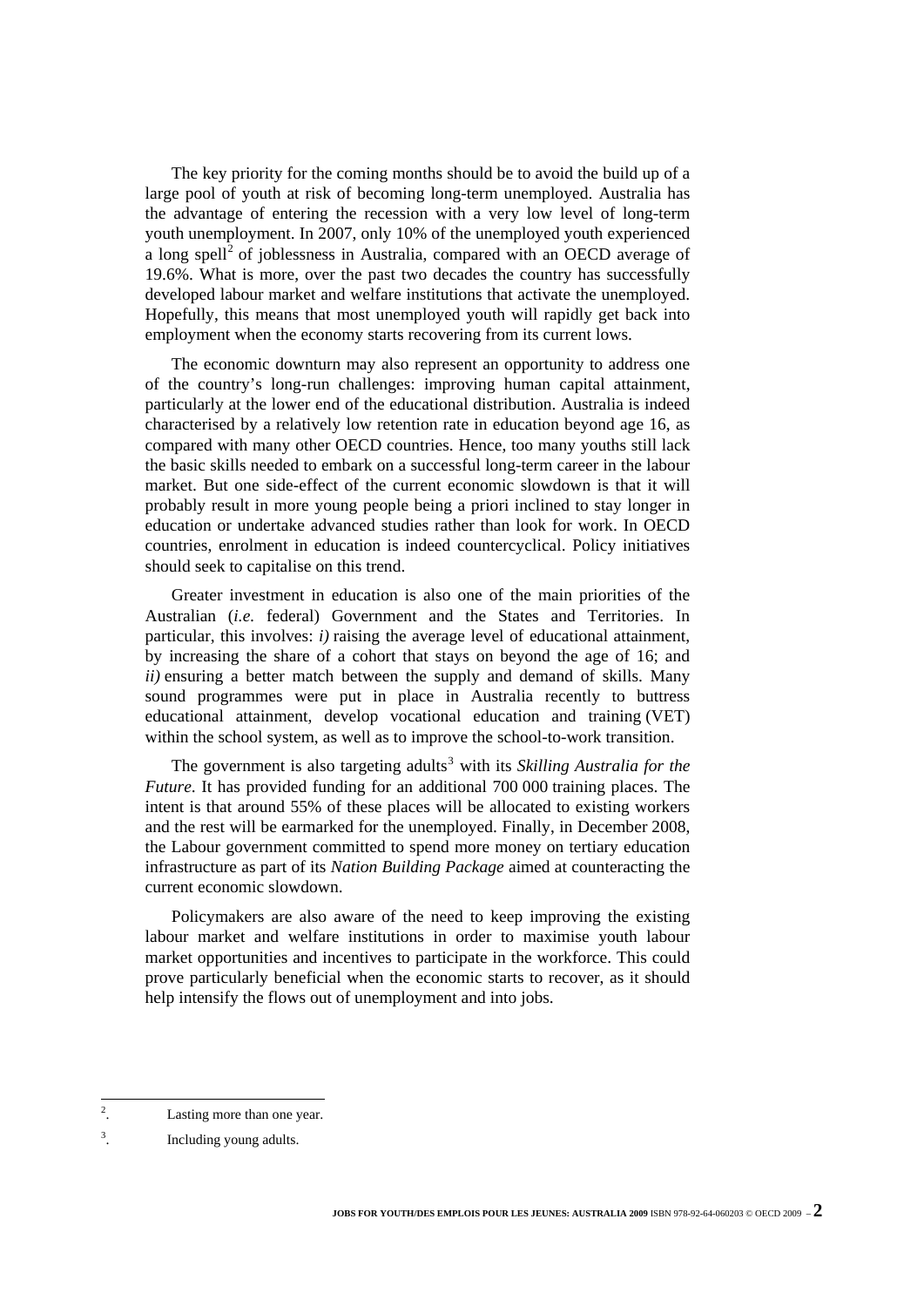## <sup>6</sup>*Low risk of unemployment, high employment rates, except for indigenous youth*

Until recently in Australia, youth were facing low risks of unemployment that were also mirrored in high employment rates. In March 2008, more than 65% of youth had a job in Australia, the highest level recorded since 1978. High youth employment rates reflected the high proportion of young people working part-time while studying. It also partly reflected a relatively low propensity to stay in education beyond the age of 16, and finally the buoyant labour market with strong job creation.

On the negative side, as suggested above, indigenous youths face major problems in getting a foothold in the labour market. In 2006, their unemployment rate was at least 2.5 times higher than that of non-indigenous youths, a gap that has not changed significantly over the past decade. But the situation looks even more dramatic when considering their employment rate: in 2006, only 48% of indigenous school-leavers had a job compared with 80% for non-indigenous youths. And the employment rate of indigenous youths would be even lower if one excludes subsided employment under *Community Development Employment Projects* (CDEP).[4](#page-2-0)

### <sup>7</sup>*Many youth tend to move swiftly into jobs*

During the prolonged economic expansion, the transition from school to work was very quick for most Australian youth. Many entered the job market when they were still studying. The incidence of jobs among students aged 20 was close to 85% in 2006, the highest rate across OECD countries. And contrary to what seems to happen in some European countries (*e.g.* Norway, Denmark), combining school with work does not prevent Australian students from graduating at a relatively young age.

In 2006, the time it took for school-leavers to find their first job was short. Indicators gathered in the report suggest that Australia had a better performance than many other OECD countries in this respect. It is also worth stressing that the gap between youth with and without ISCED 3 (upper secondary degree, Year 12 certificate) in terms of the speed of the school-to-work transition was, in 2006, lower than in most of the other countries examined.

## <sup>8</sup>*Entry jobs for youth are frequently "casual" or part-time, but serve as stepping stones to more stable jobs*

Part-time and "casual"<sup>[5](#page-2-1)</sup> contracts loomed large among youth employment in Australia even during the period of strong economic growth. But in most cases these entry jobs are stepping stones to more stable jobs thereafter. Indeed, there is a strong positive correlation between holding a part-time job or a

<span id="page-2-0"></span> $\frac{1}{4}$ 

<sup>.</sup> The Community Development Employment Projects (CDEP) programme is an Australian Government initiative currently delivered in regional and remote areas, offering training and work experience as a stepping stone for indigenous people to mainstream employment.

<span id="page-2-1"></span><sup>5</sup> . Casual employment means the absence of entitlement to both paid annual leave and paid sick leave.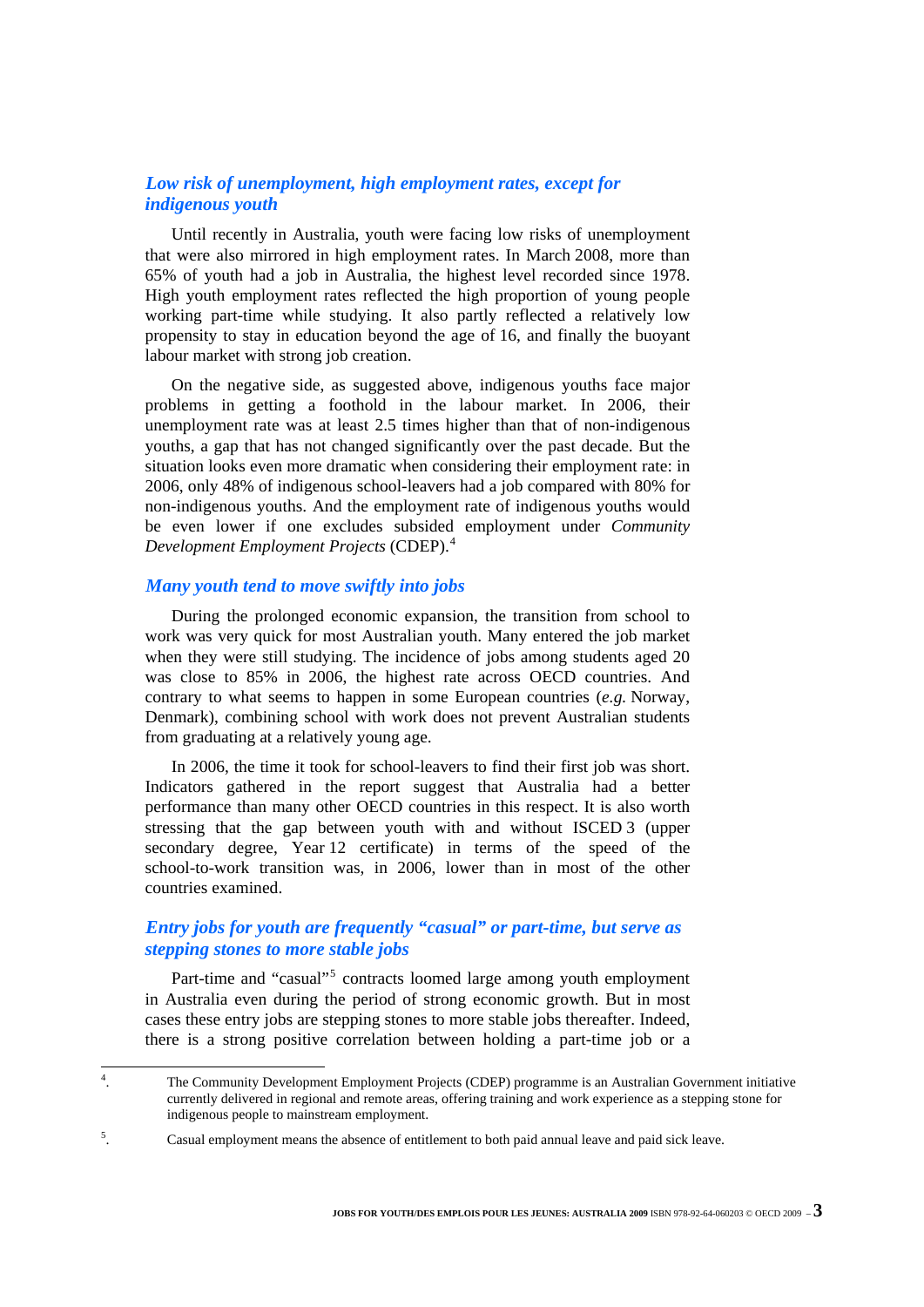casual/fixed-term contract (as opposed to being unemployed or inactive) and the probability of holding a full-time/regular job at a later stage.

#### <sup>1</sup>**Education performance could be improved**

#### <sup>9</sup>*Low pre-school attendance rates among children aged 3-5*

Australia has a relatively low pre-school attendance rate (below the age of 5) as compared with many OECD countries. In 2005, 60% of children aged 3-5 attended pre-school programmes, well below the OECD average of 78%. This low enrolment in pre-school programmes is particularly acute among children from disadvantaged backgrounds, particularly children from indigenous families, for whom early exposure to education may matter the most. Indeed, international evidence suggests that quality pre-school education provides these children with a better start in life, a lower risk of dropping out, and better chances of accomplishing a successful school-to-work transition. Efforts to improve participation in education of disadvantaged groups, particularly indigenous children, before the age of 6, could well be more costeffective than most training programmes that try to upgrade skills amongst teenagers and young adults.

#### 1 0*Good test scores at the age of 15 but a below-average stay-on rate*

A bright spot of Australia's educational system is the level of achievement of 15-year-olds, as assessed by  $PISA<sup>6</sup>$  $PISA<sup>6</sup>$  $PISA<sup>6</sup>$  test scores. Another good point is that attainment at tertiary level (more than ISCED 3) is above the OECD average. But many young Australians do not achieve an intermediate level of education (ISCED 3), leading to a "U-shaped" distribution of educational attainment. Australia is indeed characterised by a relatively low retention rate in education beyond the age of 16, as compared with many other OECD countries. Although the retention rate rose in the 1980s and 1990s, it has stopped increasing since 2000, perhaps as a consequence of a rising opportunity cost of education in what was until very recently a very tight labour market.

#### 1 1*The indigenous scholastic gap*

Scholastic achievement of indigenous youths is dire. Indigenous students are between 10 and 30% less likely to meet standards of literacy and numeracy attainment than their non-indigenous peers. It is noticeable that this scholastic gap tends to increase with age: it is much smaller at the age of 3 than later.

#### <sup>2</sup>**Educational reforms go in the right direction**

The 2008 budget of the Australian (*i.e.* federal) Government contains programmes that should improve Australia's pre-school performance. By 2013, all 4-year-old children should have access to early learning programmes in the year before formal schooling. And services should be delivered by better qualified teaching staff as the proposal includes financial incentives to entice

<span id="page-3-0"></span> $-$ <br>6

<sup>.</sup> The OECD's Programme for International Student Assessment.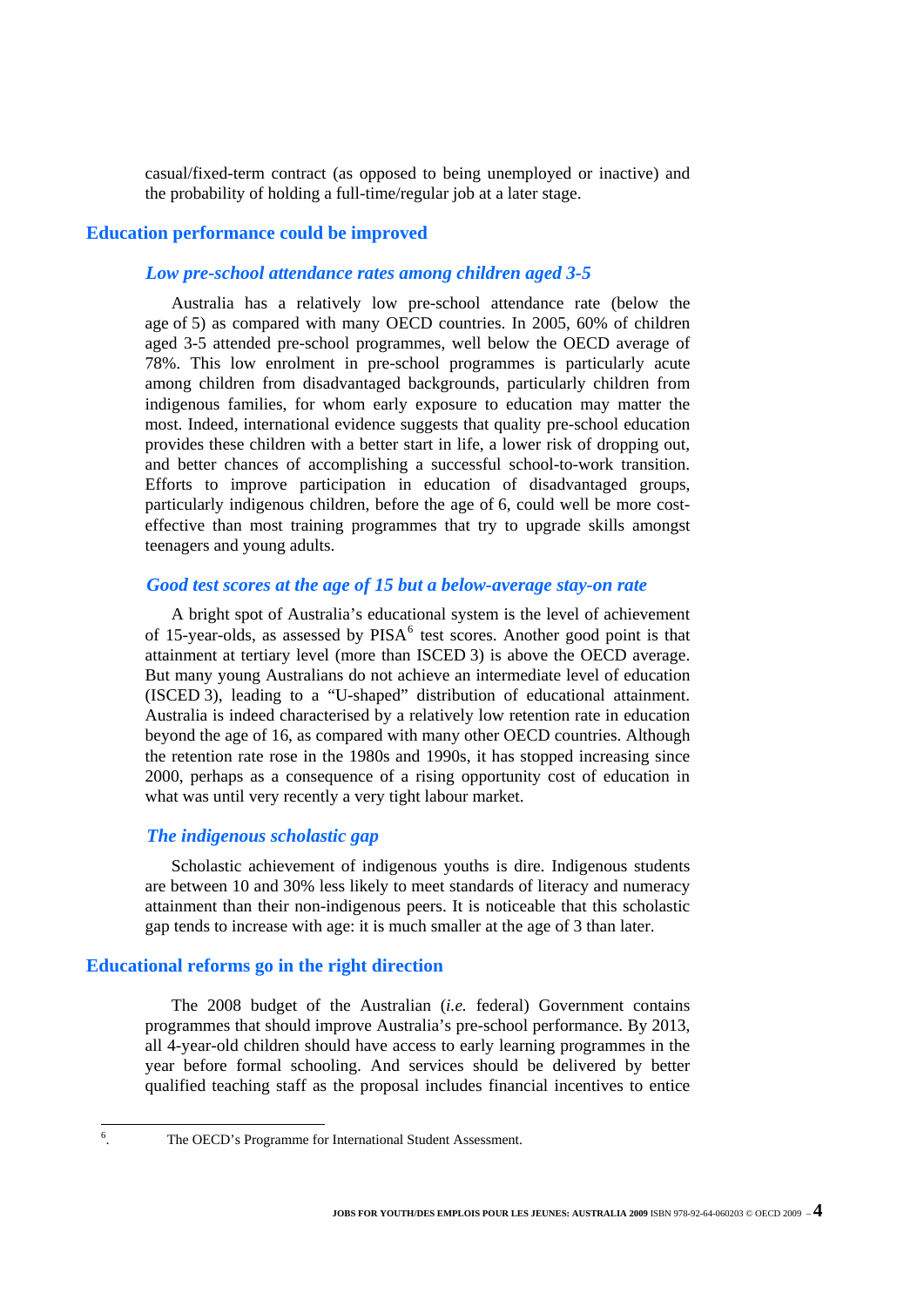(current) childcare workers to enhance their teaching skills. There is also money earmarked for the creation of additional university places for (future) pre-school teachers.

Over the past two decades, significant efforts have been made to enhance school enrolment beyond the age of 16, by diversifying learning pathways within senior/upper secondary schools. As part of its 2008-09 budget, for instance, the Australian Government has committed AUD 2.5 billion to enable all secondary schools to apply for funding to build *Trade Training Centres*. The aim is to improve access to trade/VET training in secondary schools and to increase retention rates.

Surveys show that a rising proportion of those who leave school with a (lower or upper) secondary education level declare that they possess a VET certificate. There is also evidence that VET pays off for individuals: *ceteris paribus* holding a VET certificate translates into an 8 percentage points weekly wage premium compared with someone with an equivalent non-VET certificate. However, in more aggregate terms, it remains to be seen if such a policy is likely to fundamentally affect the stay-on rate and improve the overall share of youth successfully completing upper secondary education (Year 12).

As to the performance of the overall school sector (kindergarten, primary, and secondary schools), better co-ordination across jurisdictions may be needed. Schools are predominantly under States and Territories jurisdiction in Australia. In spite of the work of the Council of Australian Governments (COAG) and its commitment to improve education and training in Australia, still in the mid 2000s, there remained significant cross-State differences in the basic structure of schooling, including in curricula and final diplomas or certificates awarded to students. This heterogeneity may impose a burden on (mobile) students in terms of complexity and transaction costs (credential recognition, etc.).

Presumably to cope with this problem, the Australian State and Territory Governments agreed in 2007 to implement, from 2011, a national curriculum from kindergarten to Year 12, starting with the key learning areas of English, mathematics, sciences and history. This should facilitate teacher and student mobility across Australia and prevent curriculum inconsistency from being a major disincentive to the 340 000 Australians (including 80 000 school-aged students) who move interstate each year.

As stressed above, one group that remains insufficiently educated is the indigenous youth. Although the absolute size of this cohort in comparison with the total youth population is small (about 3%), it represents a pool of underutilised labour that, if adequately educated and mobilised, would help alleviate skill shortages and improve learning standards and welfare among the indigenous population.

From 2009 onwards, the new Universal Employment Services (UES) model will better support initiatives with human-capital content in remote areas where many indigenous youth live. Operators will be allowed to claim payments for helping indigenous jobseekers return to school and gain greater literacy and numeracy skills. The Australian Government is also drafting an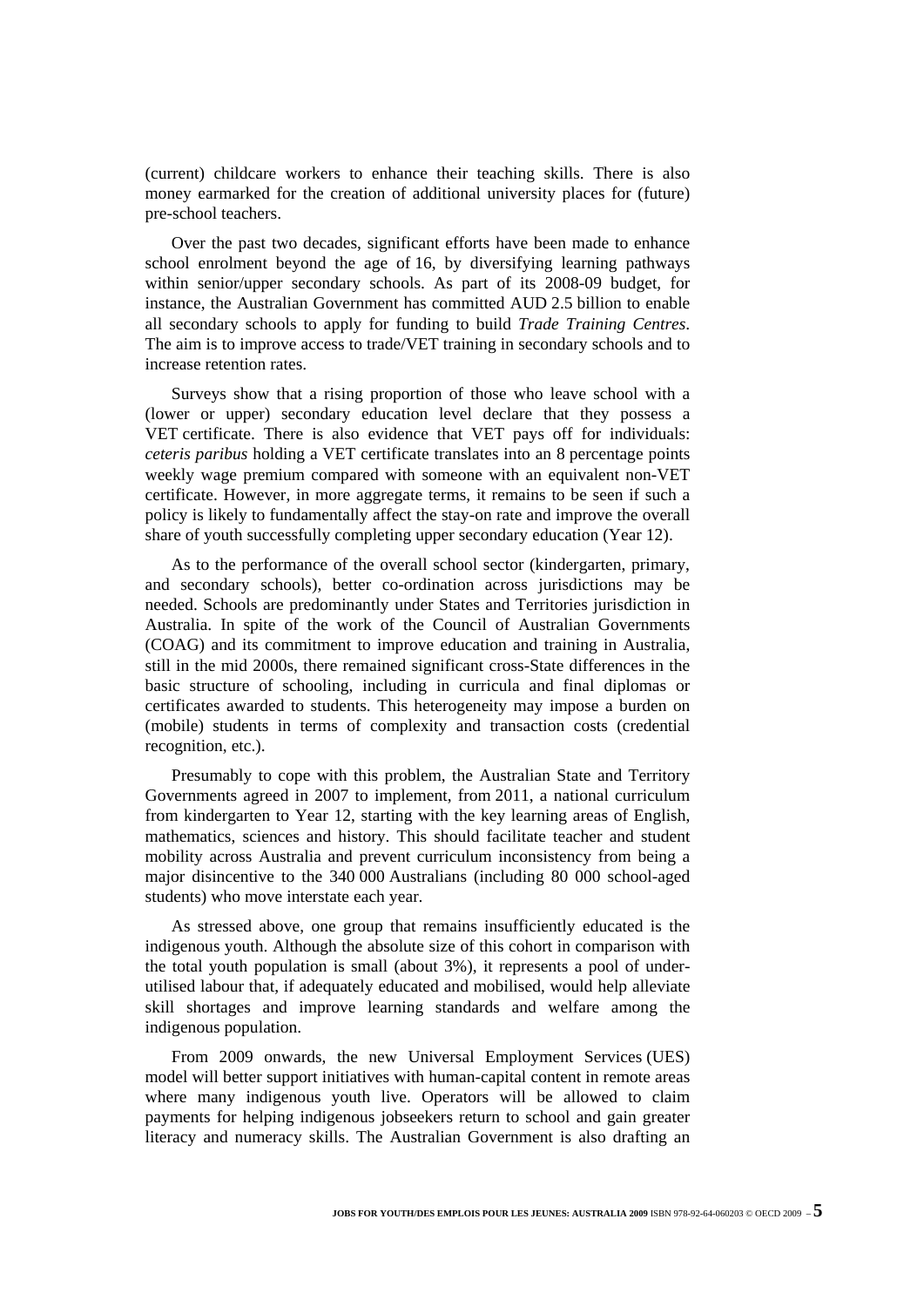encompassing economic strategy, the *Indigenous Economic Development Strategy* (IEDS), to be implemented from 1 July 2009. The latter will try to deal with the significant gap between employment rates in indigenous and nonindigenous populations that ineluctably compromises the educational attainment of their children.

An encouraging element, as noted above, is that studies find relatively smaller test score gaps between indigenous and non-indigenous young children, at least compared with the larger gaps recorded later in life. These observations corroborate findings from other OECD countries: cognitive and non-cognitive ability gaps that play an important role in determining adult labour market outcomes open up in the early years of life across socioeconomic groups. Hence, policies targeting the very early years could reduce the test score gap between indigenous and non-indigenous people, as well as many labour market outcome gaps in Australia. But early years interventions need to be sustained beyond the pre-school period in order to ensure that the early gains are not lost later.

## <sup>3</sup>**More needs to be done to ensure that all young Australians leave education with recognised qualifications to set up a career**

To ensure that youth have the basic skills needed to enter and progress on the labour market, the following measures could be envisaged:

- *Capitalise on the propensity of youth to stay longer in education during economic slowdowns to raise educational attainment*. The focus should be on retention until an ISCED 3 (Year 12) qualification is obtained rather than simply on staying in education until a given age. A change in this direction would require further diversification of learning pathways within secondary schools (i.e. more VET and apprenticeships), but also the investment of more resources in tertiary institutions offering short and flexible programmes. In parallel, it would be worth making the Youth Allowance<sup>[7](#page-5-0)</sup> conditional on having attained (or being willing to take the necessary steps to attain) the equivalent of an ISCED 3 degree. An example of such a reform could be provided by the Dutch Leerwerkplicht reform (i.e. the obligation to study or work), whereby all youth aged 18-27 who have not completed upper secondary education are required to resume schooling (or to work). Unless this condition is met, young people can be fined or denied (part of) their social benefits.[8](#page-5-1)
- *Consideration would need to be given to the development of a national certification scheme at the upper secondary level which would complement the national curriculum*. Such an output-based

<span id="page-5-0"></span><sup>1</sup> 7 . In Australia, youth aged 15-20 are eligible for a *Youth Allowance* (YA) which is means-tested against parental income. Like any jobseeker claiming benefits, a YA jobseeker must satisfy conditions that details what he/she must do in order to receive payments.

<span id="page-5-1"></span><sup>8</sup> . OECD (2008), *Jobs for Youth: Netherlands*, OECD, Paris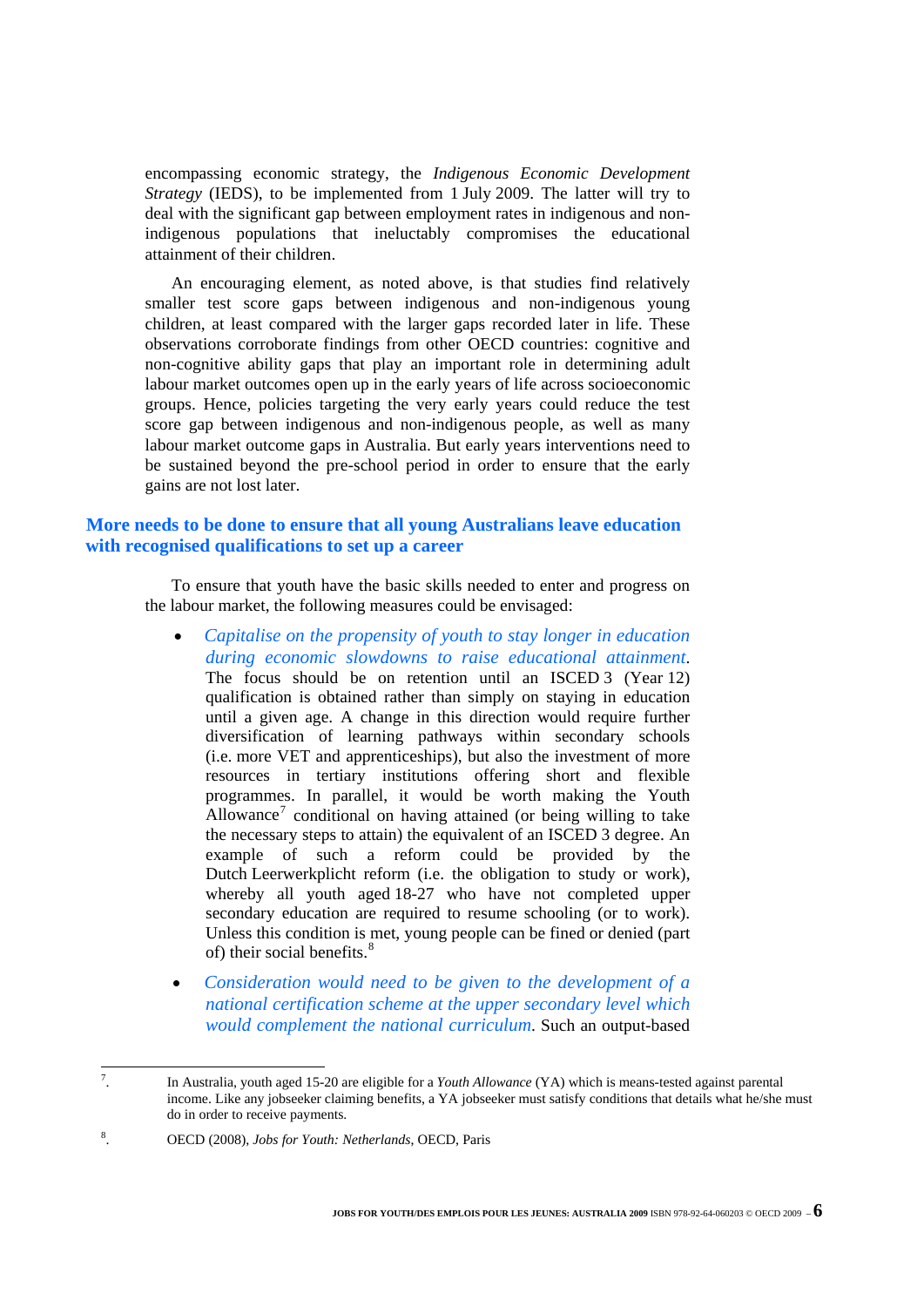instrument is likely to be more effective at standardising the content and the outcomes of Australian secondary schools than the national curriculum alone. This could be considered as part of the work of the new National Education Authority, which was agreed to by COAG in October 2008. This new body will be responsible for managing curriculum, assessment and reporting at a national level and will be established in early 2009.

- *Put an even greater emphasis on early-age (i.e. before age 5) education of children from disadvantaged groups and ensure that the effort is sustained during primary education*. The Australian Government, in close connection with the States and Territories, should proceed swiftly with the implementation of universal access policy for 4-year-olds. But, policymakers should also consider the extension of the measure to 3-year-olds as a high priority if i) the evaluation of the generalisation to 4-year-olds shows positive results, and ii) if public finances permit this.
- *Ensure that indigenous children aged less than 5 use more health-care and pre-schooling services*. Securing adequate supply and funding is a necessary but not sufficient condition to achieve the ambitious targets laid out in the Education Revolution programme.<sup>[9](#page-6-0)</sup> Policymakers should also try to boost demand. There may be a case for experimenting with financial incentives rewarding pre-school attendance but also regular health checks among indigenous families. Useful references in this respect could come from the Conditional Cash Transfers Programmes implemented with some success in a number of Latin American and other emerging economies. These programmes provide money to poor families conditional upon certain behaviour, usually investments in human capital such as sending children to school or taking them to health centres on a regular basis. An additional element which appears promising is to pay most or all of the money to mothers.

#### <sup>4</sup>**Few demand-side barriers to youth employment**

Although education and training policies are central elements of any effective strategy for improving youth labour market prospects, a comprehensive policy framework has to pay attention to the existing labour market arrangements and institutions and their impact on the demand for young people, especially low-skilled youth.

Australia's current labour market institutions are, *a priori,* conducive to good employment outcomes for youth. Relatively lax employment protection legislation (EPL) and the possibility of employing young people on a part-time basis or on casual contracts encourage risk-averse employers to recruit inexperienced and individuals with limited education.

<span id="page-6-0"></span><sup>-&</sup>lt;br>9

<sup>.</sup> All governments (Australian, States, and Territories) have agreed to a set of very ambitious educational targets enunciated in this *Education Revolution* programme, particularly regarding the reduction of the achievement gap between indigenous and non-indigenous youth.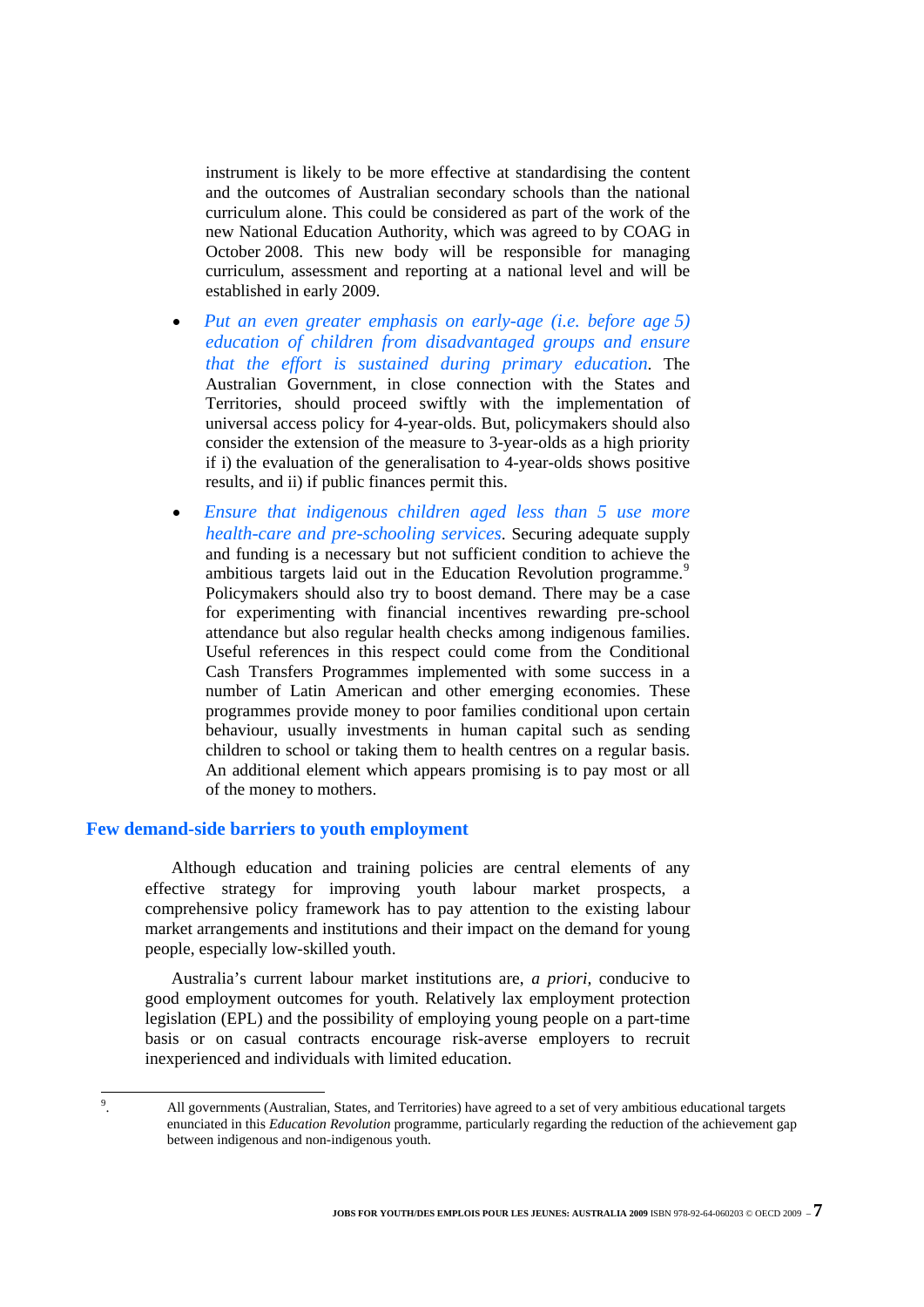Moderate-to-low entry wages also help youth job prospects. OECD data covering the early 2000s show that in Australia young workers (aged 16-24) without ISCED 3 earn slightly less than 40% of the average wage.<sup>[10](#page-7-0)</sup> a figure that is close to the OECD average. Teenagers aged 16-19 without ISCED 3 earned less than 30% of the overall average wage, a lower fraction than in most European countries. An analysis of the dynamics of career paths among young workers also conveys a reassuring message. Data confirm the existence of upward wage mobility: about 50% of those young workers who earned less than a given low-paid threshold in 2001 were above that threshold five years later.<sup>[11](#page-7-1)</sup> And the vast majority (72%) of those who were above the threshold initially remained in such a situation five years down the road.

Gradual decentralisation of wage-setting arrangements since the early 1990s, with the introduction of individual contracts (the *Australian Workplace Agreements*, AWAs), is likely to have increased the labour market competitiveness of low-skilled youth.

The Labour government has started removing some aspects of the *WorkChoices* legislation implemented by the former government. The new policy will include an enlarged safety net (reinstatement of dismissal rules for workers in firms with less than 100 employees and more minimum terms of employment and pay) and a phase-out of AWAs. Changes designed to protect vulnerable workers, including youth, who were found in some cases to be disadvantaged under *WorkChoices* bargaining arrangements, are welcome. However, care should be taken to avoid discouraging bargaining at the workplace level and pricing low-skilled youth out of entry-level jobs. The process of streamlining and modernising *awards*[12](#page-7-2) started under *WorkChoices* should also be continued.

There are also barriers to employment and equal pay for some categories of workers. Concerning immigrants<sup>[13](#page-7-3)</sup> in general, the evidence points to an absence of systematic wage gaps *vis-à-vis* native Australians. Gross differences are largely accounted for by differences in educational attainment, labour market experience, and labour supply. The situation is different, however, for young women. Even after controlling for their high propensity to work parttime, there remains an unaccounted wage gap of about 14 percentage points with respect to men. However, this does not definitely prove that there is discrimination based on gender in the Australian labour market. The pay gap could, at least partially, be attributed to systematic gender differences in terms of *i*) field of study within a certain level of education (*e.g.*, fewer engineers, lawyers or business graduates among women, but more teachers); and *ii)* industries or occupations associated with each field of study.

<span id="page-7-0"></span> $10\,$ Computed using wages of all workers aged 25-64.

<span id="page-7-1"></span><sup>&</sup>lt;sup>11.</sup> The low-paid threshold is defined as the  $2<sup>nd</sup>$  decile of the overall wage distribution.

<span id="page-7-2"></span><sup>&</sup>lt;sup>12.</sup> *Awards* are nation-wide agreements that determine working conditions and pay. They generally only apply to a specific group of employees, usually from a particular industry or occupation.

<span id="page-7-3"></span><sup>13.</sup> That is, those immigrants from non-English speaking background.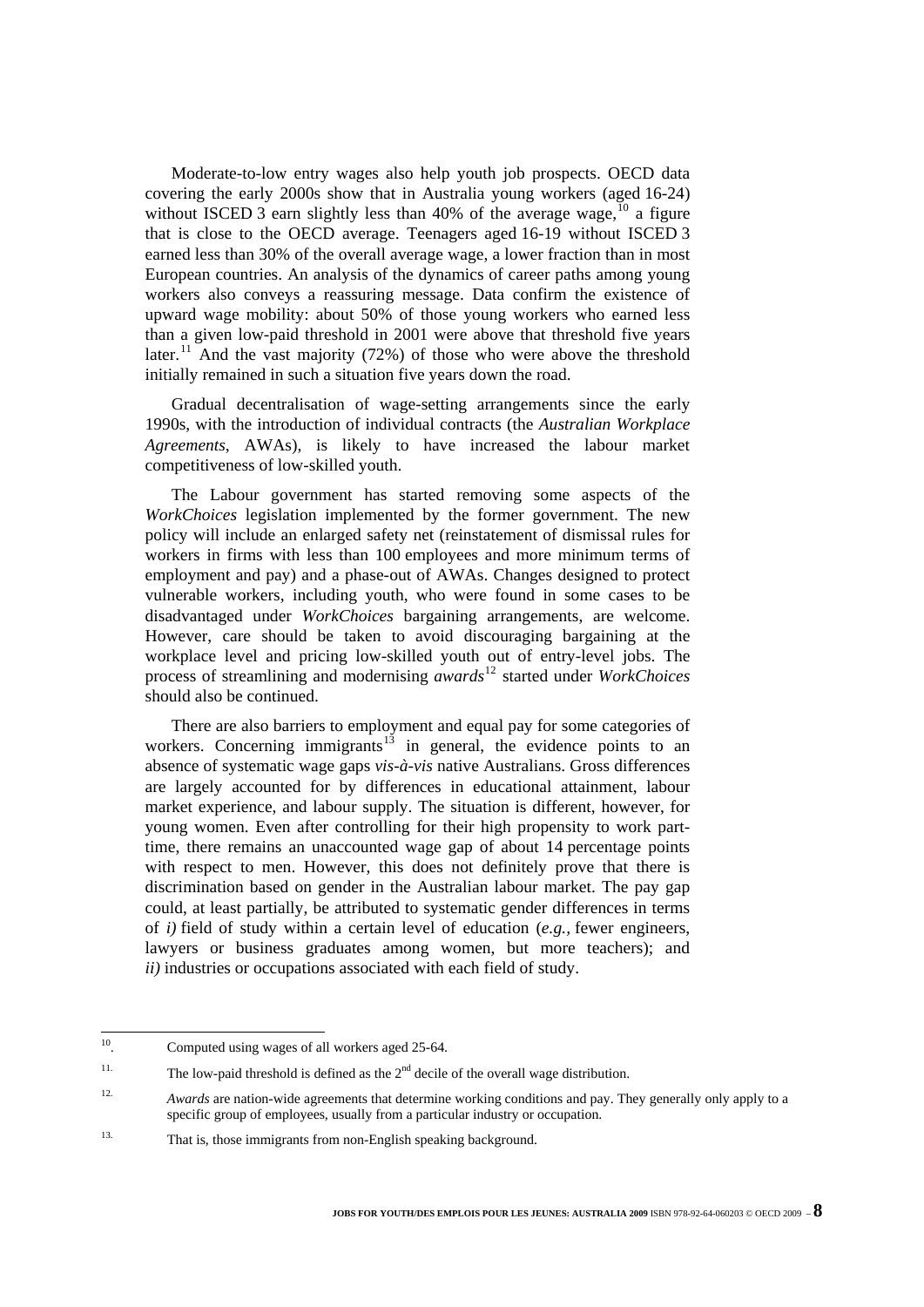In that context, the OECD recommends:

- *Monitoring of the effect of post-WorkChoices industrial relations changes on the youth labour market*. The implementation of a new industrial relations policy will be completed by early 2010. This represents an opportunity to assess whether a policy aimed at improving work and pay conditions at the lower end of the labour market distribution leads to i) significantly higher entry wages for low-skilled youth; and/or ii) less demand for these workers. Policymakers should be prepared to take steps to amend the new rules if sizeable negative effects are detected.
- *Exploring the causes of i) young women's lower propensity to work full-time; and ii) the large gender pay gap*. Concerning women's labour supply a starting point would be to look at the effective marginal taxation rate of couples. Another area worth exploring is the relationship between women's labour supply and the (relatively low) supply and the (relatively high) cost of childcare or pre-schooling. Finally, it would be important to search for evidence of "gender segregation" in tertiary education and its determinants. The latter can occur as a result of women and men diverging in terms of i) graduation rates (vertical segregation), or ii) opting for different fields of study, e.g. arts and humanities or education versus engineering (horizontal segregation). Women's increased participation in tertiary education in Australia, as in most other OECD countries, tentatively suggests that vertical segregation is now disappearing. However, horizontal segregation has perhaps not receded much.

#### <sup>5</sup>**The challenges of implementing a skill-first activation strategy**

Policymakers in Australia have long recognised the importance of "mutual obligations" (called *activity test* in Australia) in labour market policy strategies, whereby in exchange for income support jobseekers (including youth) need to participate in training, job-search or job-placement activities.

Australia was indeed one of the first OECD countries to implement a strong "work-for-the-dole" policy with its jobseekers. Australia's strategy for tackling unemployment has also been based on an innovative system for delivering benefits and job-placement services. Since 1998, while *Centerlink* (an Australian Government centralised agency) has been in charge of the payment of benefits, the delivery of employment services has been tendered out to *Job Network* organisations. Job Network is a competitive industry, operated by private for-profit and not-for-profit firms, who compete for contracts through tenders. The model also has a strong focus on performance and outcomes, particularly through the *Star Ratings* system which is used to assess the performance of private employment services and decide on business reallocation during and between contracts.<sup>[14](#page-8-0)</sup> This radical transformation of

<span id="page-8-0"></span> $14$ 

<sup>14.</sup> The Star Ratings system rests on a sophisticated statistical instrument which allows for accurate comparison of employment agencies' achievements (*i.e*. job-placement rates, unemployment-to-employment transition speed, etc.), while taking into account differences in local labour market conditions and other factors bearing on performance.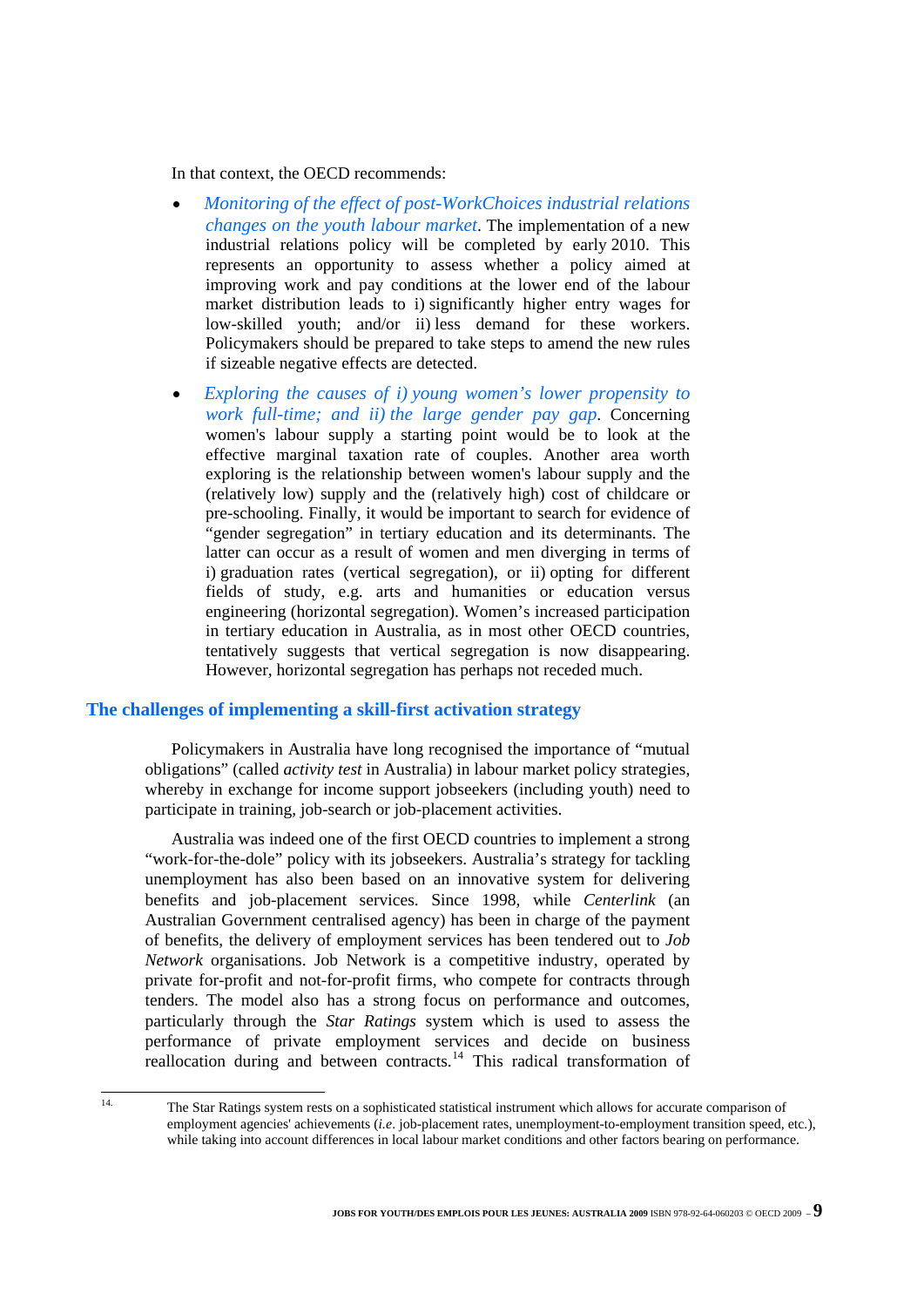employment service delivery that occurred in the late 1990s was without parallel in almost any other OECD country with the sole exception of the Netherlands.

The statistical evidence covering the early 2000s points to a relatively high number of young Australians who receive either *Youth Allowances* (YA, for those aged 16 to 20) or *Newstart Allowances* (NSA, for those aged 21 plus) after leaving school. The number of beneficiaries, in percentage of a cohort, remains above the 10% threshold until the age of 21, and then recedes strongly to stabilise around 2 to 3%. Hence, the broad conclusion is that Australia's activation policy worked well for the majority of unemployed youth before the current downturn.

However, there is some evidence of benefit dependence among recipients of YA and NSA. Longitudinal data show that youth who have already spent a year receiving YA or NSA are more than ten times more likely to be on income support during the five subsequent years than those who have no incomesupport record. Although this high ratio probably reflects a selection effect, its magnitude is alarming. It is also notable that young women initially on YA or NSA spend less time receiving these allowances than young men. However, such a gap probably reflects substitutability between inactive benefits, with young mothers becoming eligible for child- and parenting-related benefits. Also young women may lose YA or NSA when they cohabit or marry.

In 2007, the Australian labour market was characterised by large skill shortages. The number of job vacancies in Australia had never been so high. But the pool of unemployed youth was getting harder to place into these jobs, as it consisted to a larger extent of individuals who underachieved at school, suffered from minor mental illnesses or had a substance-abuse or alcoholaddiction record. The recent downturn may make this mismatch less visible. That said, in the future, in view of population ageing, Australia will probably anew be confronted with the problem of insufficient skilled labour to sustain growth. Therefore, the decision of the Labour government to readjust labour market policies towards skill upgrading is welcome. Ideally, it should simultaneously encourage better connections with organisations that can help address the barriers to engagement of hard-to-place individuals.

Mutual obligations will remain under the new *Universal Employment Services* (UES) model, to be implemented from 1 July 2009. But the eight-week non-payment period in case of participation failures will often be replaced with a more gradual and work-like "No show; no pay" compliance system. The evidence suggests that the current sanction is counterproductive as jobseekers *de facto* stop being in contact with their employment services provider for the eight-week period during which payment is suspended. More fundamentally, the new employment policy aims to deliver more "work-ready" jobseekers, particularly in areas with a labour shortage record. Such a move means that, in the near future, job-placement operators will be (financially) encouraged to raise the level of skills of their young clients before putting them into jobs. For those youths who are not work-ready, placement operators will be asked to put a greater emphasis on pre-employment programmes with a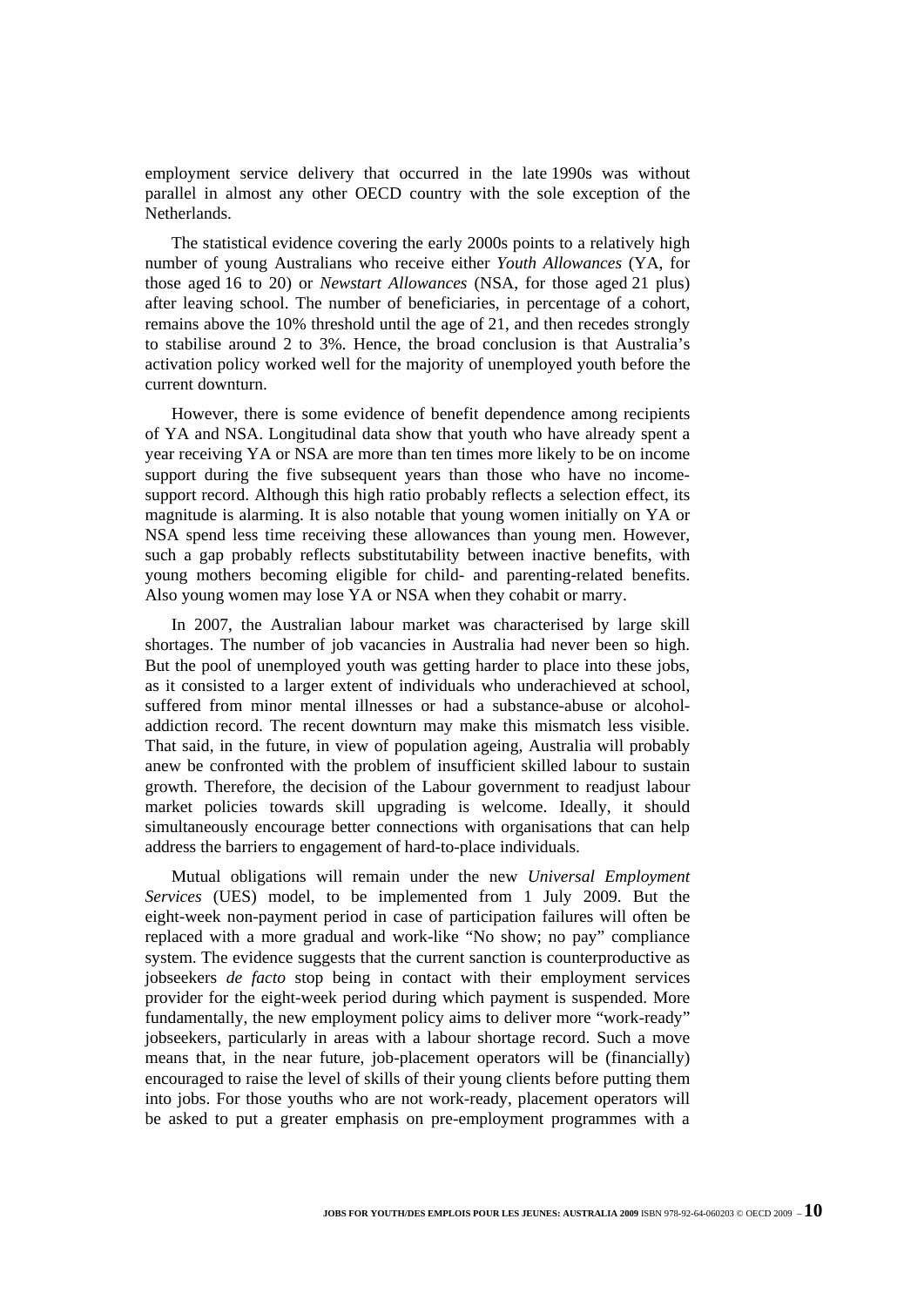strong educational component.

But the Australian authorities should not underestimate the difficulties of implementing such a skill-first welfare policy, especially in the current situation of rising unemployment. The international evidence from evaluations of training programmes for youth in the United States and Europe is not encouraging. Logically, they are targeted toward relatively unskilled and less able individuals. But initial skills and educational attainment are "complements" to these training programmes in the sense that the employment and pay outcomes of these programmes are generally lower for (initially) loweducated individuals than for highly educated ones.

The cost of a successful skill-first strategy targeting at-risk youth is another important issue. Some of the experimental evaluations of the long-standing Job Corps programme in the United States have shown positive cost-benefit status for very disadvantaged youth. But this is an expensive programme, costing over USD 20 000 per participant and the Australian authorities would need to pilot such a programme and evaluate it before deciding whether this would be a worthwhile investment.

The following measures could be envisaged:

- *Preserve the core of the traditional carrot-and-stick activation mechanisms and maintain its effectiveness*. The shift from workfor-the-dole to a skill-first strategy should not result in a lower effective degree of activation. There is no doubt that the idea of mutual obligations will remain at the core of the new youth employment policy. But the current eight-week non-payment period (for serious participation failures) will be replaced with a more gradual compliance system. The latter will probably be more difficult to implement and monitor. It will at least require a greater capacity and willingness on the part of Centerlink (which eventually decides on a benefit sanction) to promptly assess and handle problematic cases reported by Job Network providers.
- *Make sure that the skill-upgrading services offered are tailored to the current profiles of jobless youth*. It is vital to avoid the backto-the-classroom option as the latter might prove very counterproductive with disengaged youth. Keep prioritising short training programmes taught outside traditional schools with regular exposure to work experience.
- *Set up rigorous evaluations of the new active labour market programmes (ALMPs) for youth*. The international evidence from the evaluation literature on training programmes for the youth is not encouraging: there is simply no mechanical relationship between inputs and outputs. And the few programmes known to deliver in terms of improved wage and employment prospects (mainly from the United States) are very expensive. Hence, it is crucial that Australia invests in the development of a state-of-the-art statistical apparatus to identify what works and what does not and why.